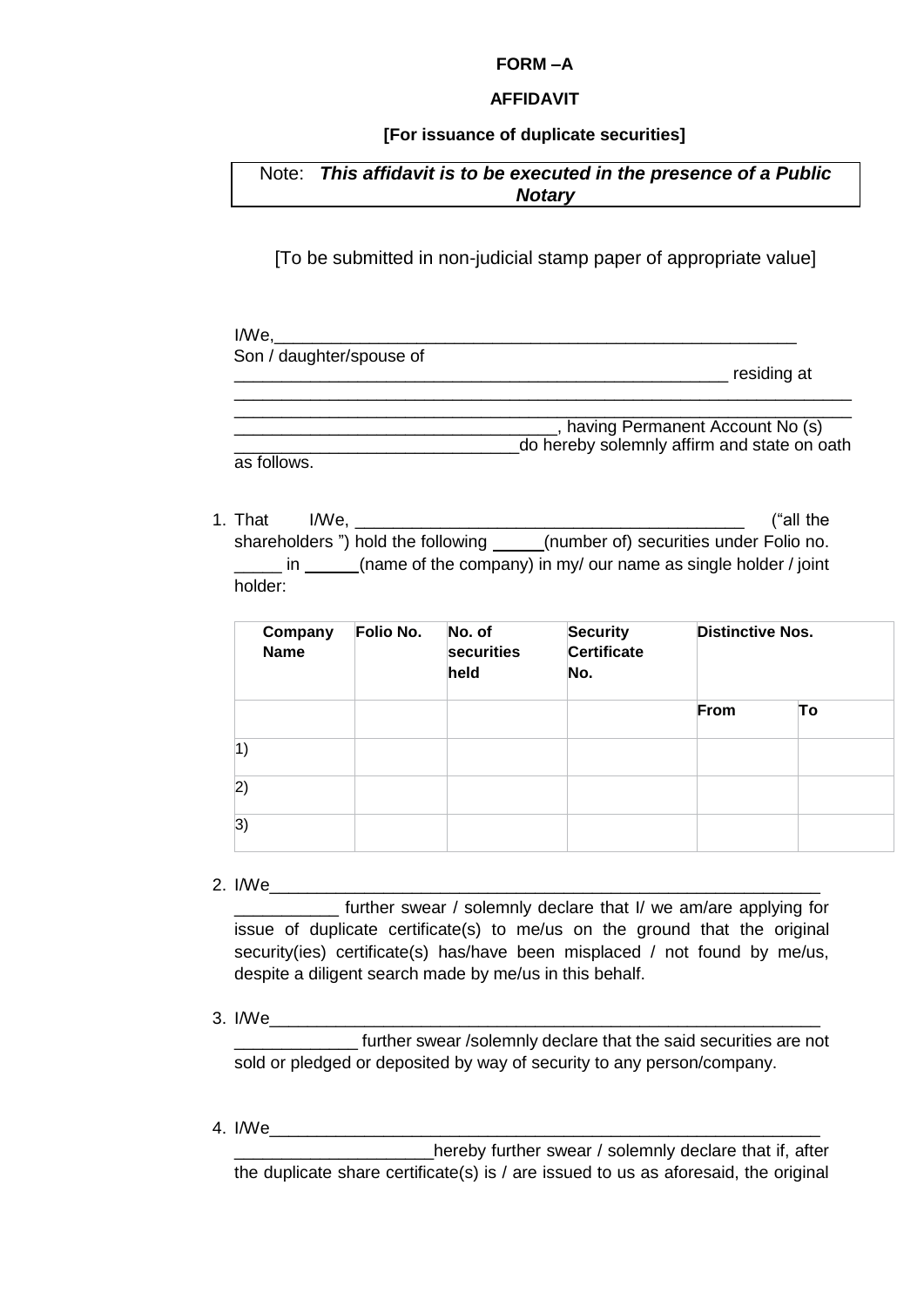security(ies) certificate(s) is / are at any time subsequently, found, recovered or traced by us or by anyone on our behalf, then, we unconditionally undertake not to deal with the said original share certificate(s) in any manner whatsoever (whether by physical transfer or dematerialization or as security or pledge) and further unconditionally undertake to promptly surrender the original share certificate(s) to the RTA / Company, for cancellation.

5. I/We

am/are making the above solemn declaration on oath with full knowledge of the fact that in the event the original security (ies) certificate(s) issued is /are found, recovered and traced by me/us and instead of surrendering the same is / are dealt with by me/us as aforesaid, the Company will be at liberty to adopt civil and / or criminal proceedings against me/us for my/our failure to promptly surrender the original security (ies) certificate(s), for cancellation and for breach of my/our solemn declaration and undertaking not to deal with the original security (ies) certificate(s) in any manner whatsoever as aforesaid at my/our entire risk as to cost and consequences.

Signature of all deponents :

 $X$  and  $X$  and  $X$  and  $X$ 

# **VERIFICATION**

We hereby solemnly affirm and state that what is stated herein above is true to our knowledge and nothing has been concealed therein and that we are competent to contract and entitled to rights and benefits of the above mentioned securities.

Deponent(s)  $(1)$   $(2)$   $(3)$ 

 $\mathcal{L}=\mathcal{L}=\mathcal{L}=\mathcal{L}=\mathcal{L}=\mathcal{L}=\mathcal{L}=\mathcal{L}=\mathcal{L}$ 

\_\_\_\_\_\_\_\_\_\_\_\_\_\_

Solemnly affirmed at

Signature of the Deponent(s): X

\_\_\_\_\_\_\_\_\_\_\_\_\_\_\_\_\_\_\_\_\_\_\_\_\_\_\_\_\_\_\_\_\_\_\_\_\_\_\_\_\_\_\_\_\_\_\_\_\_\_\_\_\_\_\_\_\_\_\_\_\_\_\_\_\_